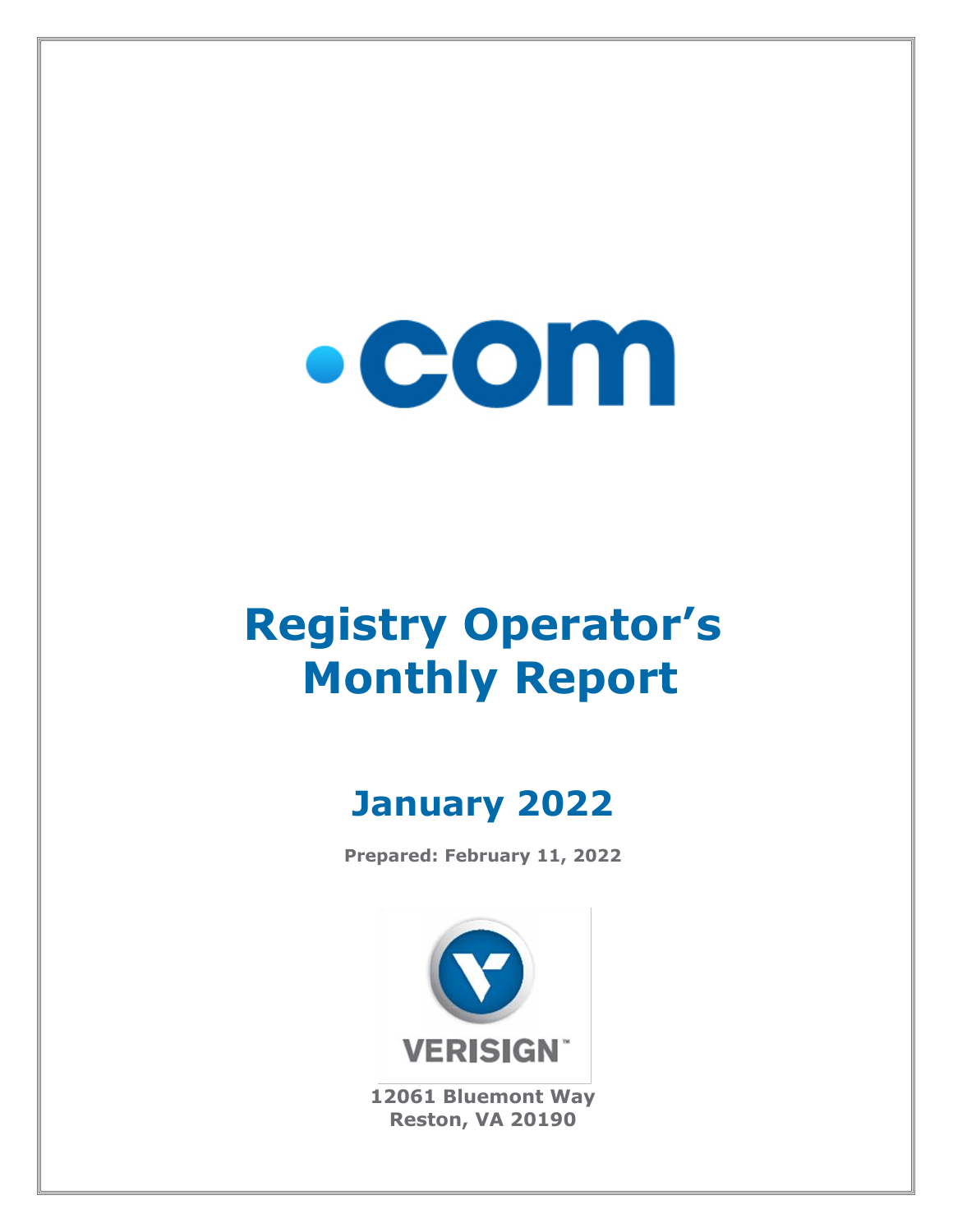As required by the.com Registry Agreement (Section  $3.1(c)(iv)$ ), this report provides an overview of Verisign Registry activity through the end of the reporting month. The information is primarily presented in table and chart format with text explanations as deemed necessary. **The information is provided to satisfy requirements listed in Appendix 4A of the .com Registry Agreement.** In accordance with Appendix 4A, "ICANN will use reasonable commercial efforts to preserve the confidentiality of the information reported until three (3) months after the end of the month to which the reports relate."

Information is organized as follows:

| 1. Service Level Agreement Performance Report (Appendix 4A, Item 1)3 |  |  |  |
|----------------------------------------------------------------------|--|--|--|
|----------------------------------------------------------------------|--|--|--|

- [2. Per-Registrar Transactions Report \(Appendix 4A,](#page-3-0) Item 2)................................4
- [3. Registry Functions Activity Report \(Appendix 4A, Item 3\)................................8](#page-7-0)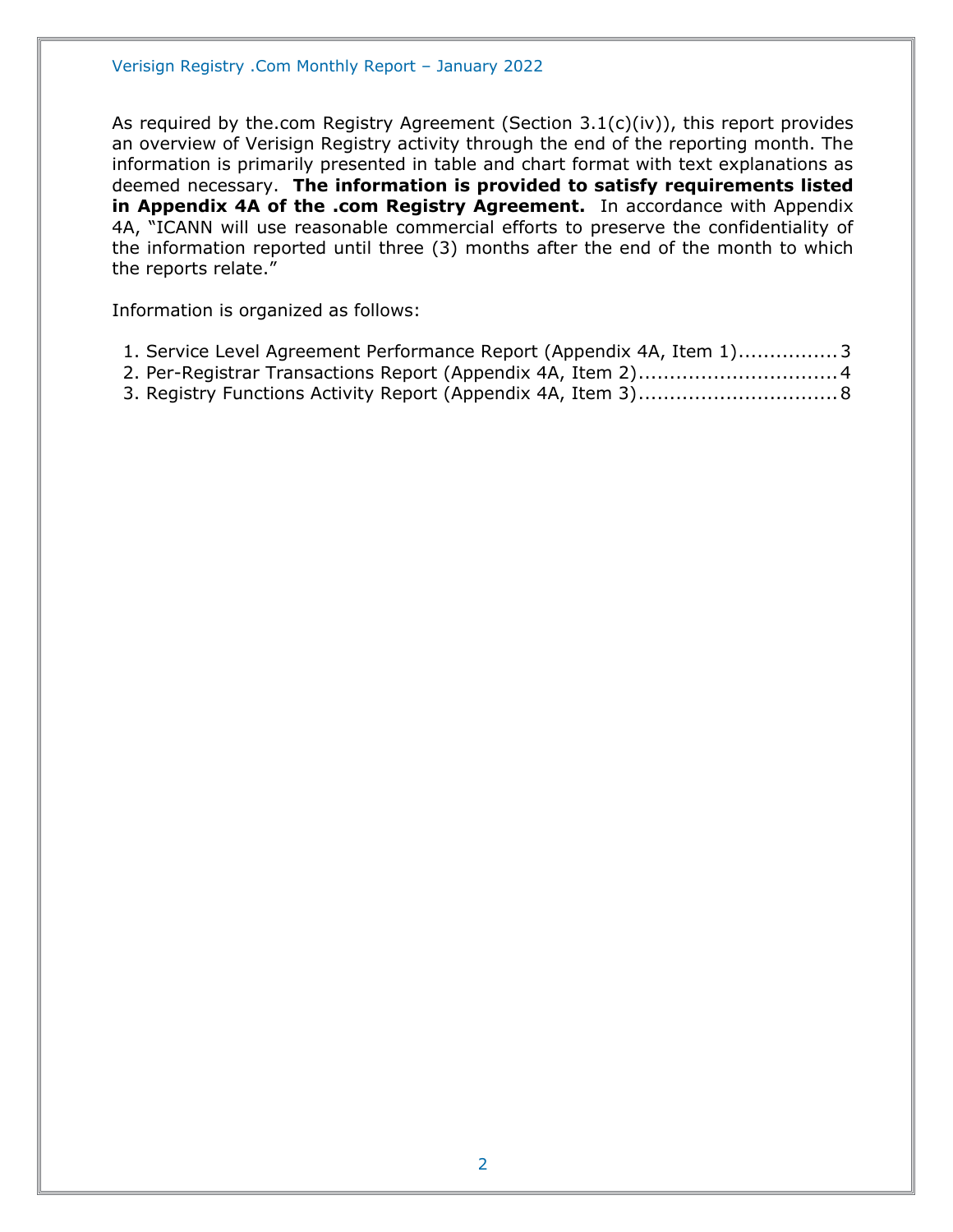#### <span id="page-2-0"></span>**1. Service Level Agreement Performance Report (Appendix 4A, Item 1)**

**Table 1** compares Service Level Agreement (SLA) Requirements with actual performance measures for the reporting month. In accordance with Section 3.1(d)(ii) of the .com Registry Agreement, the performance specifications for the operation of the .com TLD are set forth in in Appendix 7 of the .com Registry Agreement.

#### **Metric .com SLA Requirement Actual Performance Service Availability** SRS 99.99% Year 100% - (0 minutes Unplanned Downtime YTD) 30 Minutes/Month (Unplanned) | 0 minutes (Unplanned) DNS Name Server | 100% / Month | 100% Whois 100% / Month 100% **Planned Outage Duration** SRS – Regular | 45 Minutes / Month | 0 hours 11 minutes SRS - Extended 4 Hours (240 Minutes) / 1 Per Year 0 hours 00 minutes - Last Outage Taken December 2021 SRS - Extended 8 Hours (480 Minutes) / 1 Every 3 Years 0 minutes – None Taken Since June 2005 DNS Name Server  $\begin{array}{ccc} \hline \text{Not} & \text{Allowed} & \text{O} & \text{O} \\ \hline \end{array}$ Whois  $\vert$  Not Allowed  $\vert$  0 minutes **Planned Outage Timeframe** SRS | 0100 – 0900 UTC Sunday 0100 – 0111 UTC Sunday 1/23/2022 DNS Name Server | Not Allowed | Not Applicable Whois  $\vert$  Not Allowed  $\vert$  Not Applicable **Planned Outage Notification** SRS 30 Days General Maintenance 12/23/2021 90 Days Updates and Upgrades | Not Applicable DNS Name Server | Not Allowed | Not Applicable Whois | Not Allowed | Not Applicable **Processing Time** Check Domain Average 25 milliseconds for 95% 0.66 milliseconds Add / Create Domain Average 1.1 50 milliseconds for 95% 1.1 0.80 milliseconds Delete Domain Average 100 milliseconds for 95% 14.15 milliseconds Modify / Update Domain Average 100 milliseconds for 95% 12.55 milliseconds Whois Query 5 milliseconds for 95% 0.71 milliseconds

#### **Table 1 – .com Service Level Agreement Performance**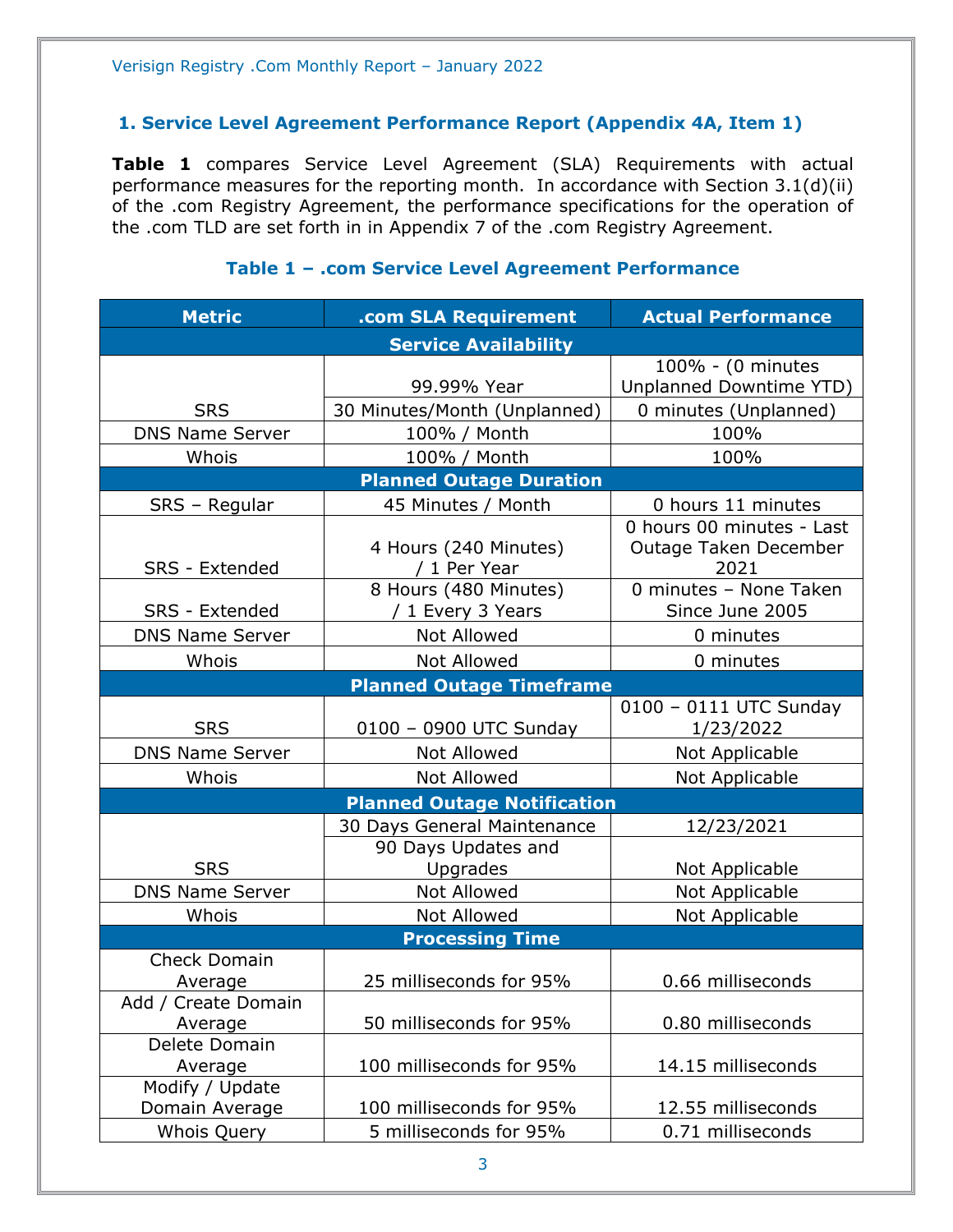| <b>Metric</b>           | .com SLA Requirement     | <b>Actual Performance</b> |
|-------------------------|--------------------------|---------------------------|
| <b>DNS Name Server</b>  |                          |                           |
| Resolution              | 100 milliseconds for 95% | 1.09 milliseconds         |
| <b>Update Frequency</b> |                          |                           |
| <b>DNS Name Server</b>  | 3 Minutes for 95%        | 16.58 seconds             |
| Whois                   | 3 Minutes for 95%        | 16.57 seconds             |

### <span id="page-3-0"></span>**2. Per-Registrar Transactions Report (Appendix 4A, Item 2)**

The table below defines the fields that are included in the .COM Per-Registrar Transactions Report, which is provided in accordance with Appendix 4A.

| Field # | <b>Field Name</b> | <b>Description</b>                                                                                                                                                                                                                                                                                                            |
|---------|-------------------|-------------------------------------------------------------------------------------------------------------------------------------------------------------------------------------------------------------------------------------------------------------------------------------------------------------------------------|
| 01      | registrar-name    | Registrar's full corporate name as registered with<br><b>IANA</b>                                                                                                                                                                                                                                                             |
| 02      | iana-id           | For cases where the registry operator acts as<br>registrar (i.e., without the use of an ICANN<br>accredited registrar) either 9998 or 9999 should<br>be used depending on registration type, otherwise<br>the sponsoring Registrar IANA id should be used<br>as specified in<br>http://www.iana.org/assignments/registrar-ids |
| 03      | total-domains     | total domains under sponsorship in any EPP<br>status but pendingCreate that have not been<br>purged                                                                                                                                                                                                                           |
| 04      | total-nameservers | total name servers (either host objects or name<br>server hosts as domain name attributes)<br>associated with domain names registered for the<br>TLD in any EPP status but pendingCreate that<br>have not been purged                                                                                                         |
| 05      | net-adds-1-yr     | number of domains successfully registered (i.e.,<br>not in EPP pendingCreate status) with an initial<br>term of one (1) year (and not deleted within the<br>add grace period). A transaction must be<br>reported in the month the add grace period ends.                                                                      |
| 06      | net-adds-2-yr     | number of domains successfully registered (i.e.,<br>not in EPP pendingCreate status) with an initial<br>term of two (2) years (and not deleted within the<br>add grace period). A transaction must be<br>reported in the month the add grace period ends.                                                                     |
| 07      | net-adds-3-yr     | number of domains successfully registered (i.e.,<br>not in EPP pendingCreate status) with an initial<br>term of three (3) years (and not deleted within<br>the add grace period). A transaction must be<br>reported in the month the add grace period ends.                                                                   |
| 08      | net-adds-4-yr     | number of domains successfully registered (i.e.,<br>not in EPP pendingCreate status) with an initial                                                                                                                                                                                                                          |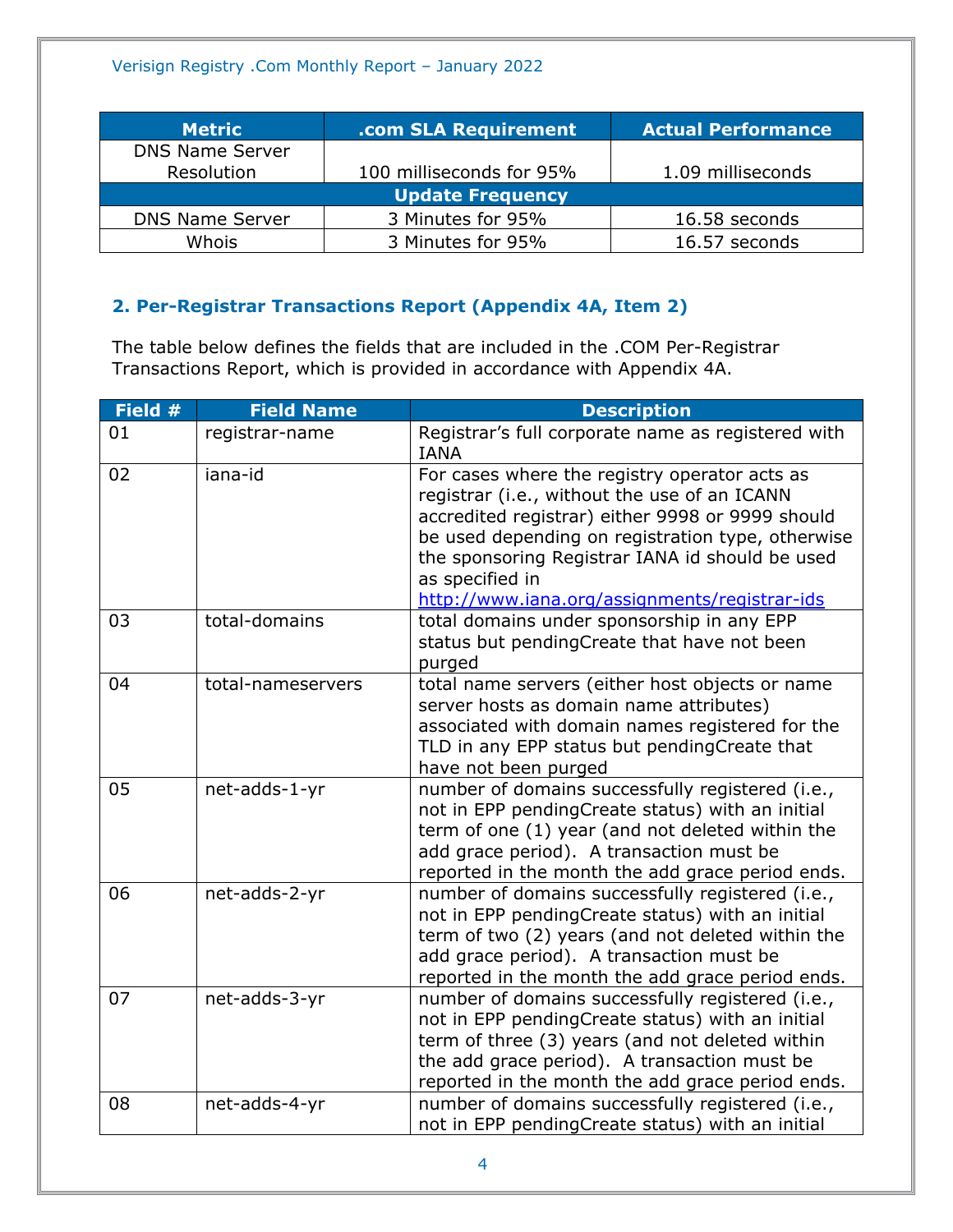| Field $#$ | <b>Field Name</b> | <b>Description</b>                                                                   |
|-----------|-------------------|--------------------------------------------------------------------------------------|
|           |                   | term of four (4) years (and not deleted within the                                   |
|           |                   | add grace period). A transaction must be                                             |
|           |                   | reported in the month the add grace period ends.                                     |
| 09        | net-adds-5-yr     | number of domains successfully registered (i.e.,                                     |
|           |                   | not in EPP pendingCreate status) with an initial                                     |
|           |                   | term of five (5) years (and not deleted within the                                   |
|           |                   | add grace period). A transaction must be                                             |
|           |                   | reported in the month the add grace period ends.                                     |
| 10        | net-adds-6-yr     | number of domains successfully registered (i.e.,                                     |
|           |                   | not in EPP pendingCreate status) with an initial                                     |
|           |                   | term of six (6) years (and not deleted within the                                    |
|           |                   | add grace period). A transaction must be                                             |
|           |                   | reported in the month the add grace period ends.                                     |
| 11        | net-adds-7-yr     | number of domains successfully registered (i.e.,                                     |
|           |                   | not in EPP pendingCreate status) with an initial                                     |
|           |                   | term of seven (7) years (and not deleted within                                      |
|           |                   | the add grace period). A transaction must be                                         |
|           |                   | reported in the month the add grace period ends.                                     |
| 12        | net-adds-8-yr     | number of domains successfully registered (i.e.,                                     |
|           |                   | not in EPP pendingCreate status) with an initial                                     |
|           |                   | term of eight (8) years (and not deleted within                                      |
|           |                   | the add grace period). A transaction must be                                         |
|           |                   | reported in the month the add grace period ends.                                     |
| 13        | net-adds-9-yr     | number of domains successfully registered (i.e.,                                     |
|           |                   | not in EPP pendingCreate status) with an initial                                     |
|           |                   | term of nine (9) years (and not deleted within the                                   |
|           |                   | add grace period). A transaction must be                                             |
|           |                   | reported in the month the add grace period ends.                                     |
| 14        | net-adds-10-yr    | number of domains successfully registered (i.e.,                                     |
|           |                   | not in EPP pendingCreate status) with an initial                                     |
|           |                   | term of ten (10) years (and not deleted within the                                   |
|           |                   | add grace period). A transaction must be                                             |
|           |                   | reported in the month the add grace period ends.                                     |
| 15        | net-renews-1-yr   | number of domains successfully renewed (i.e.,                                        |
|           |                   | not in EPP pendingRenew status) either                                               |
|           |                   | automatically or by command with a new renewal                                       |
|           |                   | period of one (1) year (and not deleted within the                                   |
|           |                   | renew or auto-renew grace period). A transaction                                     |
|           |                   | must be reported in the month the renew or auto-                                     |
| 16        | net-renews-2-yr   | renew grace period ends.<br>number of domains successfully renewed (i.e.,            |
|           |                   |                                                                                      |
|           |                   | not in EPP pendingRenew status) either<br>automatically or by command with a renewal |
|           |                   | period of two (2) years (and not deleted within                                      |
|           |                   | the renew or auto-renew grace period). A                                             |
|           |                   | transaction must be reported in the month the                                        |
|           |                   | renew or auto-renew grace period ends.                                               |
|           |                   |                                                                                      |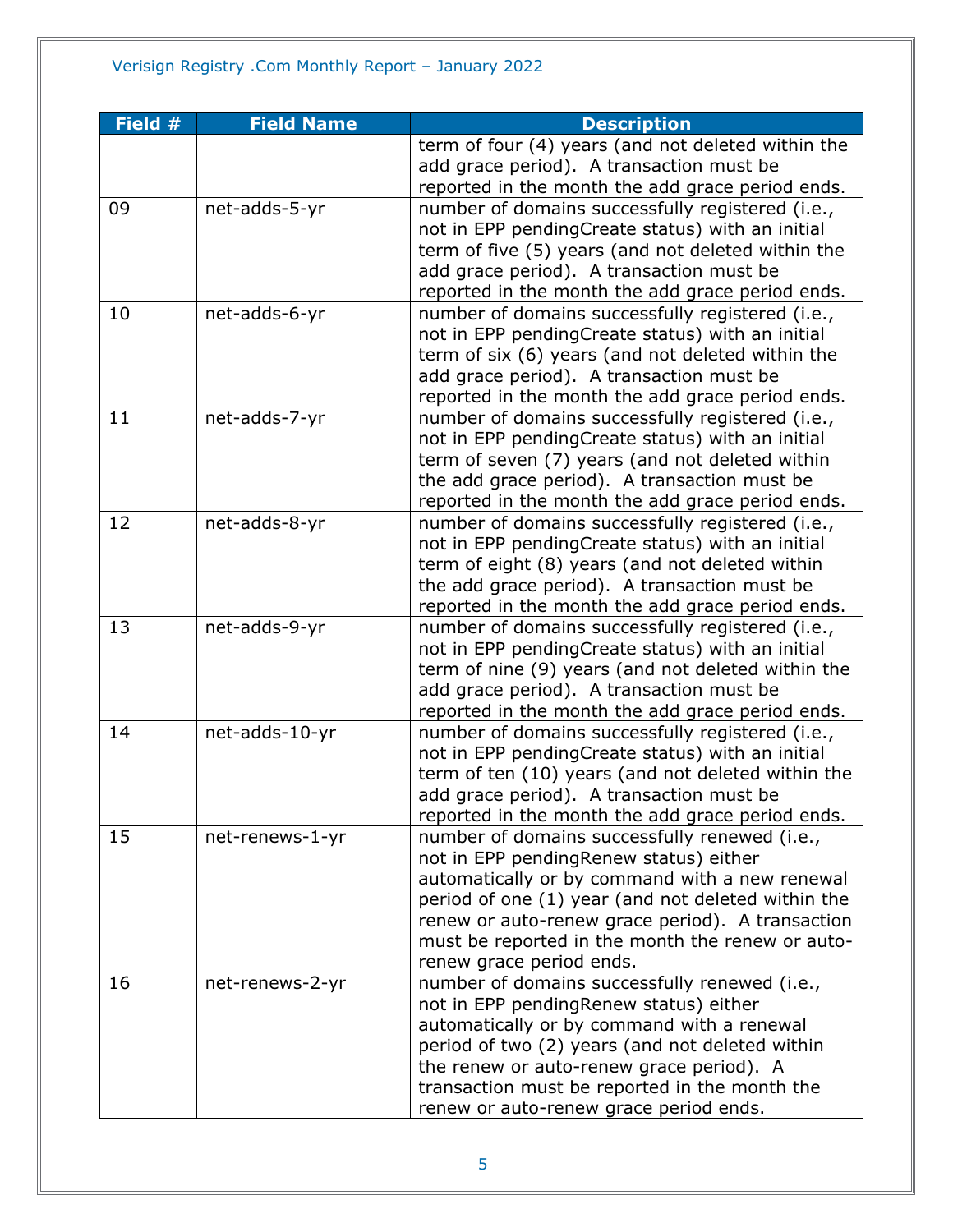| Field # | <b>Field Name</b> | <b>Description</b>                                                                                   |
|---------|-------------------|------------------------------------------------------------------------------------------------------|
| 17      | net-renews-3-yr   | number of domains successfully renewed (i.e.,                                                        |
|         |                   | not in EPP pendingRenew status) either                                                               |
|         |                   | automatically or by command with a new renewal                                                       |
|         |                   | period of three (3) years (and not deleted within                                                    |
|         |                   | the renew or auto-renew grace period). A                                                             |
|         |                   | transaction must be reported in the month the                                                        |
|         |                   | renew or auto-renew grace period ends.                                                               |
| 18      | net-renews-4-yr   | number of domains successfully renewed (i.e.,                                                        |
|         |                   | not in EPP pendingRenew status) either                                                               |
|         |                   | automatically or by command with a new renewal                                                       |
|         |                   | period of four (4) years (and not deleted within                                                     |
|         |                   | the renew or auto-renew grace period). A                                                             |
|         |                   | transaction must be reported in the month the                                                        |
|         |                   | renew or auto-renew grace period ends.                                                               |
| 19      | net-renews-5-yr   | number of domains successfully renewed (i.e.,                                                        |
|         |                   | not in EPP pendingRenew status) either                                                               |
|         |                   | automatically or by command with a new renewal                                                       |
|         |                   | period of five (5) years (and not deleted within                                                     |
|         |                   | the renew or auto-renew grace period). A                                                             |
|         |                   | transaction must be reported in the month the                                                        |
|         |                   | renew or auto-renew grace period ends.                                                               |
| 20      | net-renews-6-yr   | number of domains successfully renewed (i.e.,                                                        |
|         |                   | not in EPP pendingRenew status) either                                                               |
|         |                   | automatically or by command with a new renewal                                                       |
|         |                   | period of six (6) years (and not deleted within the                                                  |
|         |                   | renew or auto-renew grace period). A transaction<br>must be reported in the month the renew or auto- |
|         |                   | renew grace period ends.                                                                             |
| 21      | net-renews-7-yr   | number of domains successfully renewed (i.e.,                                                        |
|         |                   | not in EPP pendingRenew status) either                                                               |
|         |                   | automatically or by command with a new renewal                                                       |
|         |                   | period of seven (7) years (and not deleted within                                                    |
|         |                   | the renew or auto-renew grace period). A                                                             |
|         |                   | transaction must be reported in the month the                                                        |
|         |                   | renew or auto-renew grace period ends.                                                               |
| 22      | net-renews-8-yr   | number of domains successfully renewed (i.e.,                                                        |
|         |                   | not in EPP pendingRenew status) either                                                               |
|         |                   | automatically or by command with a new renewal                                                       |
|         |                   | period of eight (8) years (and not deleted within                                                    |
|         |                   | the renew or auto-renew grace period). A                                                             |
|         |                   | transaction must be reported in the month the                                                        |
|         |                   | renew or auto-renew grace period ends.                                                               |
| 23      | net-renews-9-yr   | number of domains successfully renewed (i.e.,                                                        |
|         |                   | not in EPP pendingRenew status) either                                                               |
|         |                   | automatically or by command with a new renewal                                                       |
|         |                   | period of nine (9) years (and not deleted within                                                     |
|         |                   | the renew or auto-renew grace period). A                                                             |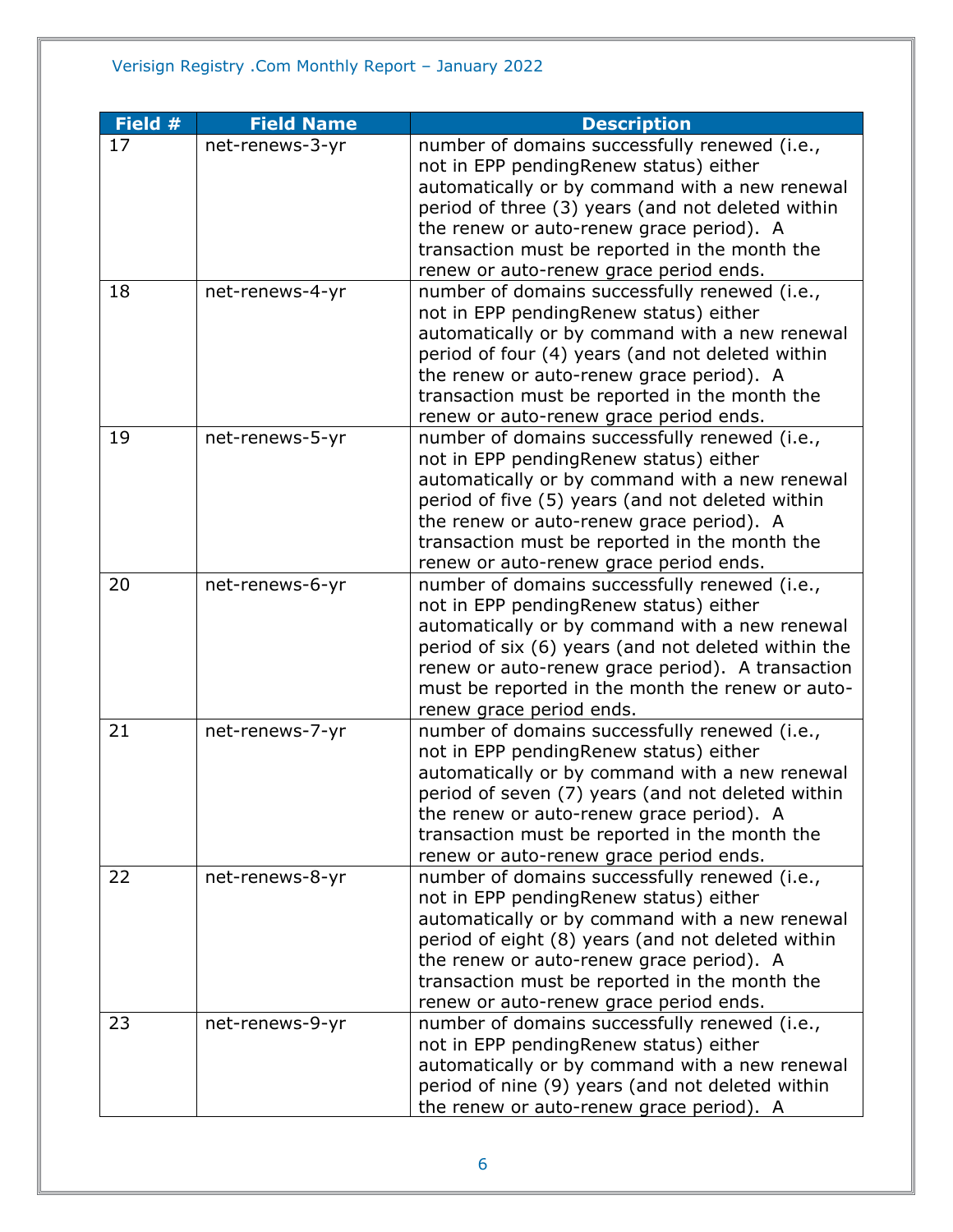| Field # | <b>Field Name</b>      | <b>Description</b>                                  |
|---------|------------------------|-----------------------------------------------------|
|         |                        | transaction must be reported in the month the       |
|         |                        | renew or auto-renew grace period ends.              |
| 24      | net-renews-10-yr       | number of domains successfully renewed (i.e.,       |
|         |                        | not in EPP pendingRenew status) either              |
|         |                        | automatically or by command with a new renewal      |
|         |                        | period of ten (10) years (and not deleted within    |
|         |                        | the renew or auto-renew grace period). A            |
|         |                        | transaction must be reported in the month the       |
|         |                        | renew or auto-renew grace period ends.              |
| 25      | transfer-gaining-      | number of domain transfers initiated by this        |
|         | successful             | registrar that were successfully completed (either  |
|         |                        | explicitly or automatically approved) and not       |
|         |                        | deleted within the transfer grace period. A         |
|         |                        | transaction must be reported in the month the       |
|         |                        | transfer grace period ends.                         |
| 26      | transfer-gaining-      | number of domain transfers initiated by this        |
|         | nacked                 | registrar that were rejected (e.g., EPP transfer    |
|         |                        | op="reject") by the other registrar                 |
| 27      | transfer-losing-       | number of domain transfers initiated by another     |
|         | successful             | registrar that were successfully completed (either  |
|         |                        | explicitly or automatically approved)               |
| 28      | transfer-losing-nacked | number of domain transfers initiated by another     |
|         |                        | registrar that this registrar rejected (e.g., EPP   |
|         |                        | transfer op="reject")                               |
| 29      | transfer-disputed-won  | number of transfer disputes in which this registrar |
|         |                        | prevailed (reported in the month where the          |
|         |                        | determination happened)                             |
| 30      | transfer-disputed-lost | number of transfer disputes this registrar lost     |
|         |                        | (reported in the month where the determination      |
|         |                        | happened)                                           |
| 31      | transfer-disputed-     | number of transfer disputes involving this          |
|         | nodecision             | registrar with a split or no decision (reported in  |
|         |                        | the month where the determination happened)         |
| 32      | deleted-domains-       | domains deleted within the add grace period         |
|         | grace                  | (does not include names deleted while in EPP        |
|         |                        | pendingCreate status). A deletion must be           |
|         |                        | reported in the month the name is purged.           |
| 33      | deleted-domains-       | domains deleted outside the add grace period        |
|         | nograce                | (does not include names deleted while in EPP        |
|         |                        | pendingCreate status). A deletion must be           |
|         |                        | reported in the month the name is purged.           |
| 34      | restored-domains       | domain names restored during reporting period       |
| 35      | restored-noreport      | total number of restored names for which a          |
|         |                        | restore report is required by the registry, but the |
|         |                        | registrar failed to submit it                       |
| 36      | agp-exemption-         | total number of AGP (add grace period)              |
|         | requests               | exemption requests                                  |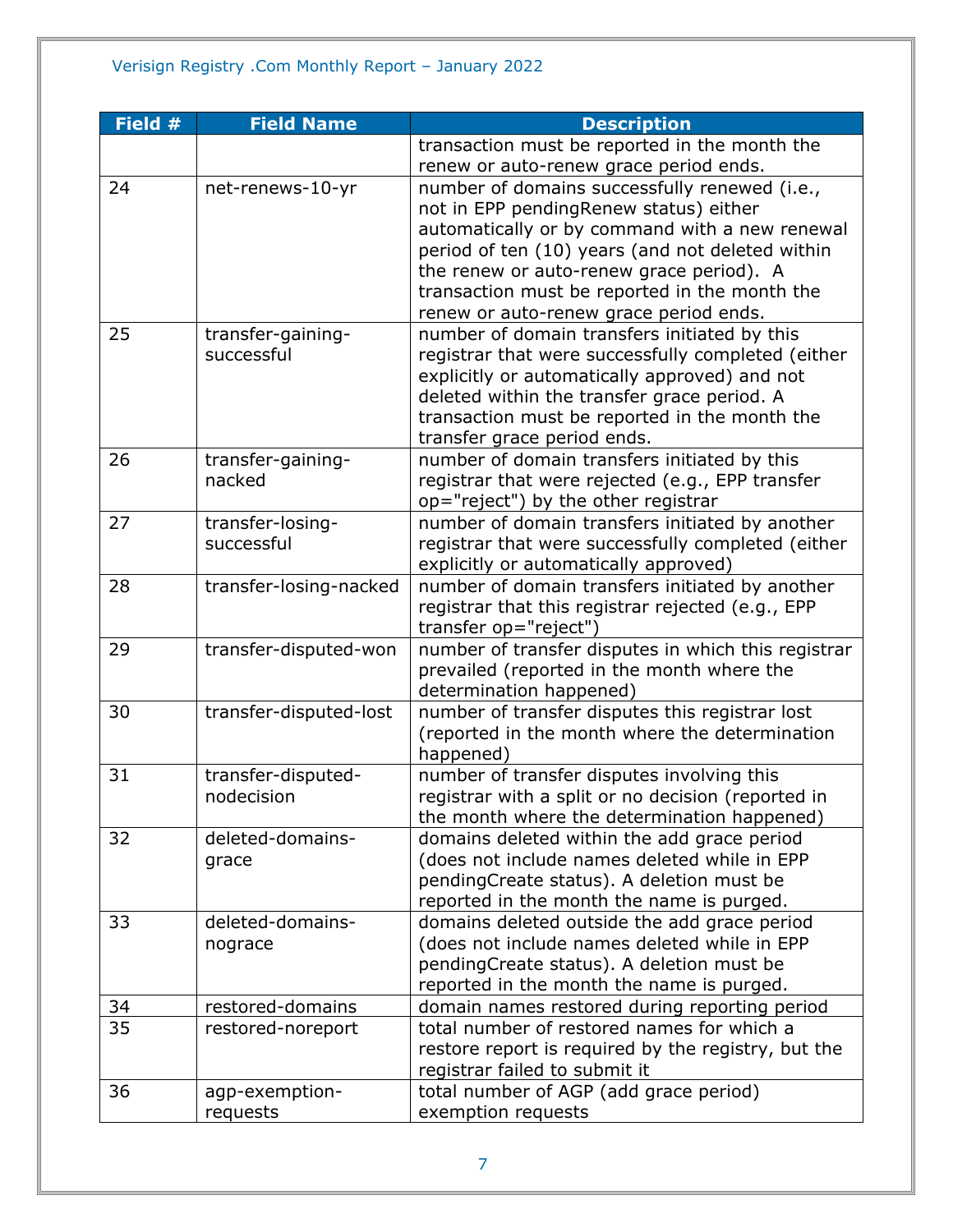#### Verisign Registry .Com Monthly Report – January 2022

| Field # | <b>Field Name</b> | <b>Description</b>                                |
|---------|-------------------|---------------------------------------------------|
| 37      | agp-exemptions-   | total number of AGP (add grace period)            |
|         | granted           | exemption requests granted                        |
| 38      | agp-exempted-     | total number of names affected by granted AGP     |
|         | domains           | (add grace period) exemption requests             |
| 39      | attempted-adds    | number of attempted (both successful and failed)  |
|         |                   | domain name create commands                       |
| 40      | consolidate-      | total number of days added to the expiration date |
|         | transaction-days  | of all domain names via consolidate/sync          |
|         |                   | transactions. The number of days of a             |
|         |                   | consolidate/sync transaction must be reported     |
|         |                   | here in the month the transaction took place.     |
| 41      | consolidate-      | total number of consolidate/sync transactions. A  |
|         | transactions      | transaction must be reported in the month the     |
|         |                   | transaction took place.                           |

### <span id="page-7-0"></span>**3. Registry Functions Activity Report (Appendix 4A, Item 3)**

The table below defines the fields that are included in the .COM Registry Functions Activity Report, which is provided in accordance with Appendix 4A.

| Field # | <b>Field Name</b>             | <b>Description</b>                                                                                                                                                                                                                                                         |
|---------|-------------------------------|----------------------------------------------------------------------------------------------------------------------------------------------------------------------------------------------------------------------------------------------------------------------------|
| 01      | operational-registrars        | number of operational registrars at the end of the<br>reporting period                                                                                                                                                                                                     |
| 02      | zfa-passwords                 | number of active zone file access passwords at<br>the end of the reporting period; "CZDS" may be<br>used instead of the number of active zone file<br>access passwords, if the Centralized Zone Data<br>Service (CZDS) is used to provide the zone file to<br>the end user |
| 03      | whois-43-queries              | number of WHOIS (port-43) queries responded<br>during the reporting period                                                                                                                                                                                                 |
| 04      | web-whois-queries             | number of Web-based Whois queries responded<br>during the reporting period, not including<br>searchable Whois                                                                                                                                                              |
| 05      | searchable-whois-<br>queries  | number of searchable Whois queries responded<br>during the reporting period, if offered                                                                                                                                                                                    |
| 06      | dns-udp-queries-<br>received  | number of DNS queries received over UDP<br>transport during the reporting period                                                                                                                                                                                           |
| 07      | dns-udp-queries-<br>responded | number of DNS queries received over UDP<br>transport that were responded during the<br>reporting period                                                                                                                                                                    |
| 08      | dns-tcp-queries-<br>received  | number of DNS queries received over TCP<br>transport during the reporting period                                                                                                                                                                                           |
| 09      | dns-tcp-queries-<br>responded | number of DNS queries received over TCP<br>transport that were responded during the<br>reporting period                                                                                                                                                                    |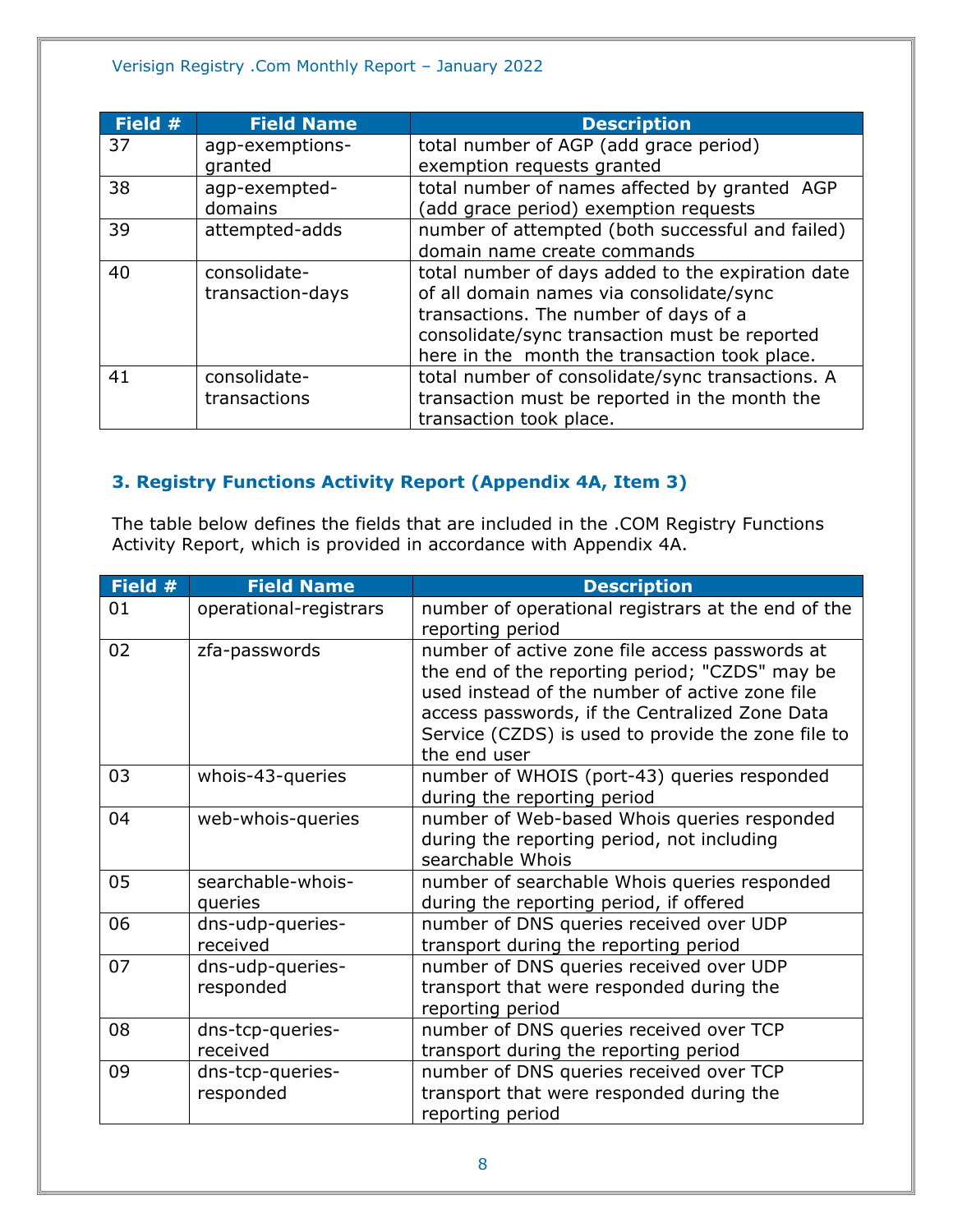#### Verisign Registry .Com Monthly Report – January 2022

| Field # | <b>Field Name</b>       | <b>Description</b>                               |
|---------|-------------------------|--------------------------------------------------|
| 10      | srs-dom-check           | number of SRS (EPP and any other interface)      |
|         |                         | domain name "check" requests responded during    |
|         |                         | the reporting period                             |
| 11      | srs-dom-create          | number of SRS (EPP and any other interface)      |
|         |                         | domain name "create" requests responded during   |
|         |                         | the reporting period                             |
| 12      | srs-dom-delete          | number of SRS (EPP and any other interface)      |
|         |                         | domain name "delete" requests responded during   |
|         |                         | the reporting period                             |
| 13      | srs-dom-info            | number of SRS (EPP and any other interface)      |
|         |                         | domain name "info" requests responded during     |
|         |                         | the reporting period                             |
| 14      | srs-dom-renew           | number of SRS (EPP and any other interface)      |
|         |                         | domain name "renew" requests responded during    |
|         |                         | the reporting period                             |
| 15      | srs-dom-rgp-restore-    | number of SRS (EPP and any other interface)      |
|         | report                  | domain name RGP "restore" requests delivering a  |
|         |                         | restore report responded during the reporting    |
|         |                         | period                                           |
| 16      | srs-dom-rgp-restore-    | number of SRS (EPP and any other interface)      |
|         | request                 | domain name RGP "restore" requests responded     |
|         |                         | during the reporting period                      |
| 17      | srs-dom-transfer-       | number of SRS (EPP and any other interface)      |
|         | approve                 | domain name "transfer" requests to approve       |
|         |                         | transfers responded during the reporting period  |
| 18      | srs-dom-transfer-       | number of SRS (EPP and any other interface)      |
|         | cancel                  | domain name "transfer" requests to cancel        |
|         |                         | transfers responded during the reporting period  |
| 19      | srs-dom-transfer-query  | number of SRS (EPP and any other interface)      |
|         |                         | domain name "transfer" requests to query about   |
|         |                         | a transfer responded during the reporting period |
| 20      | srs-dom-transfer-reject | number of SRS (EPP and any other interface)      |
|         |                         | domain name "transfer" requests to reject        |
|         |                         | transfers responded during the reporting period  |
| 21      | srs-dom-transfer-       | number of SRS (EPP and any other interface)      |
|         | request                 | domain name "transfer" requests to request       |
|         |                         | transfers responded during the reporting period  |
| 22      | srs-dom-update          | number of SRS (EPP and any other interface)      |
|         |                         | domain name "update" requests (not including     |
|         |                         | RGP restore requests) responded during the       |
|         |                         | reporting period                                 |
| 23      | srs-host-check          | number of SRS (EPP and any other interface)      |
|         |                         | host "check" requests responded during the       |
|         |                         | reporting period                                 |
| 24      | srs-host-create         | number of SRS (EPP and any other interface)      |
|         |                         | host "create" requests responded during the      |
|         |                         | reporting period                                 |